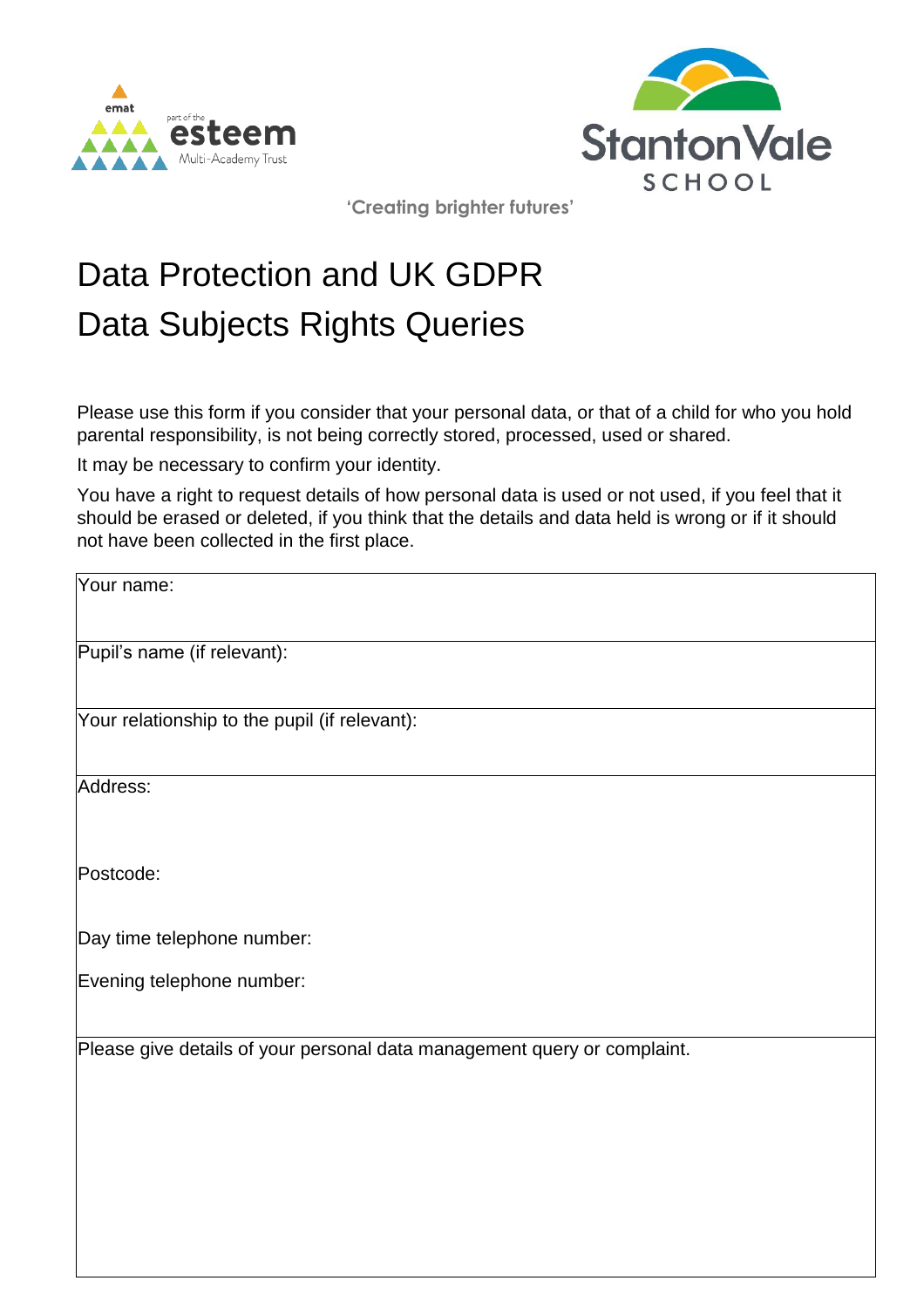What action, if any, have you already taken to try and resolve this?

What would you like to happen?

Are you attaching any paperwork? If so, please give details.

Signature:

Date: